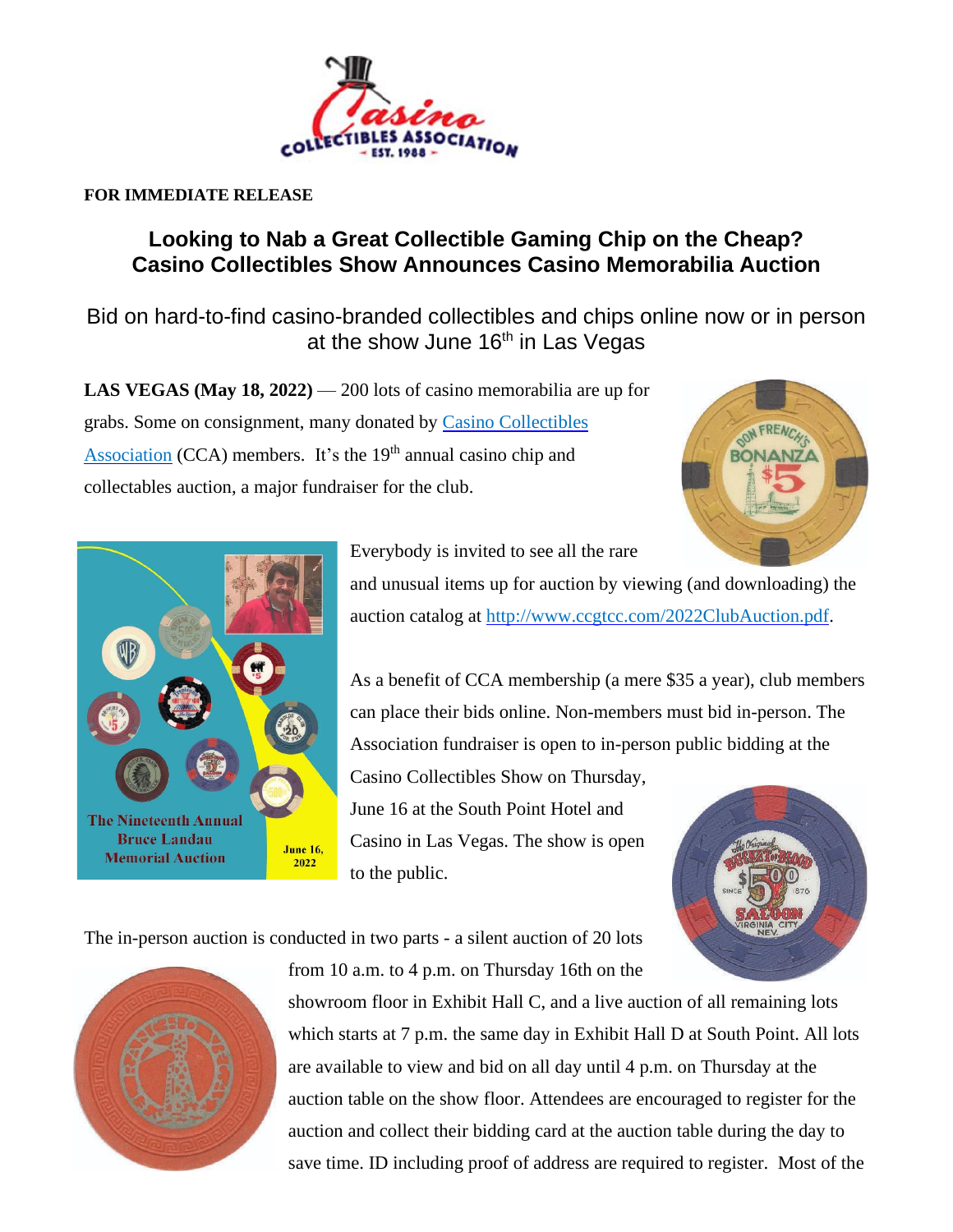

items are donated by Association members, and all donated lots start at just \$5 regardless of their value. Auction details are available at [http://www.ccgtcc.com/auction.html.](http://www.ccgtcc.com/auction.html)

Over 50 casino memorabilia dealers and casino chip experts from all over the world will display their collections and offer collectibles for viewing, sale or trade. Attendees will find chip displays dedicated to a multitude of gaming chip categories such as rare chips, roulette chips, counterfeit chips, illegal casino chips, odd denomination chips and collections dedicated to sports and even aliens. Additional collections on display will include gaming tokens, dice, slot cards, playing cards, matchbooks, menus, dinnerware, swizzle sticks, casino photos, post cards – just about anything with a casino name on it.

The Casino Chips and Collectibles Show registration and admission is open to the public June 16, 10  $AM - 5 PM$  (admission \$10), June 17, 9 AM  $-4 PM$  (admission \$5) and June 18, 9 AM  $-4 PM$ (admission is free). Location is Exhibit Hall C at the South Point Hotel Casino, 9777 Las Vegas Blvd. South, Las Vegas, Nevada.

###

Download high resolution photos used in this release at [http://ccgtcc.com/publicity/cca\\_auction.html](http://ccgtcc.com/publicity/cca_auction.html) Or photos of past CCA auctions at [http://www.ccgtcc.com/publicity/cca\\_show\\_auction.html](http://www.ccgtcc.com/publicity/cca_show_auction.html) Or photos of the world's largest casino chip and collectables show at [http://www.ccgtcc.com/publicity/cca\\_show\\_2022.html](http://www.ccgtcc.com/publicity/cca_show_2022.html)



## **ABOUT THE CASINO COLLECTIBLES ASSOCIATION**

The [Casino Collectables Association,](http://www.ccgtcc.com/index.html) (CCA) is a non-profit 501 (c)(3) club devoted to the fast-growing hobby of collecting casino memorabilia. The club is a resource for information and history of gaming artifacts, including one of the largest archives of gaming manufacturer records and casino gaming chips. Become a member and take advantage of the experts who volunteer their expertise in this fascinating hobby.